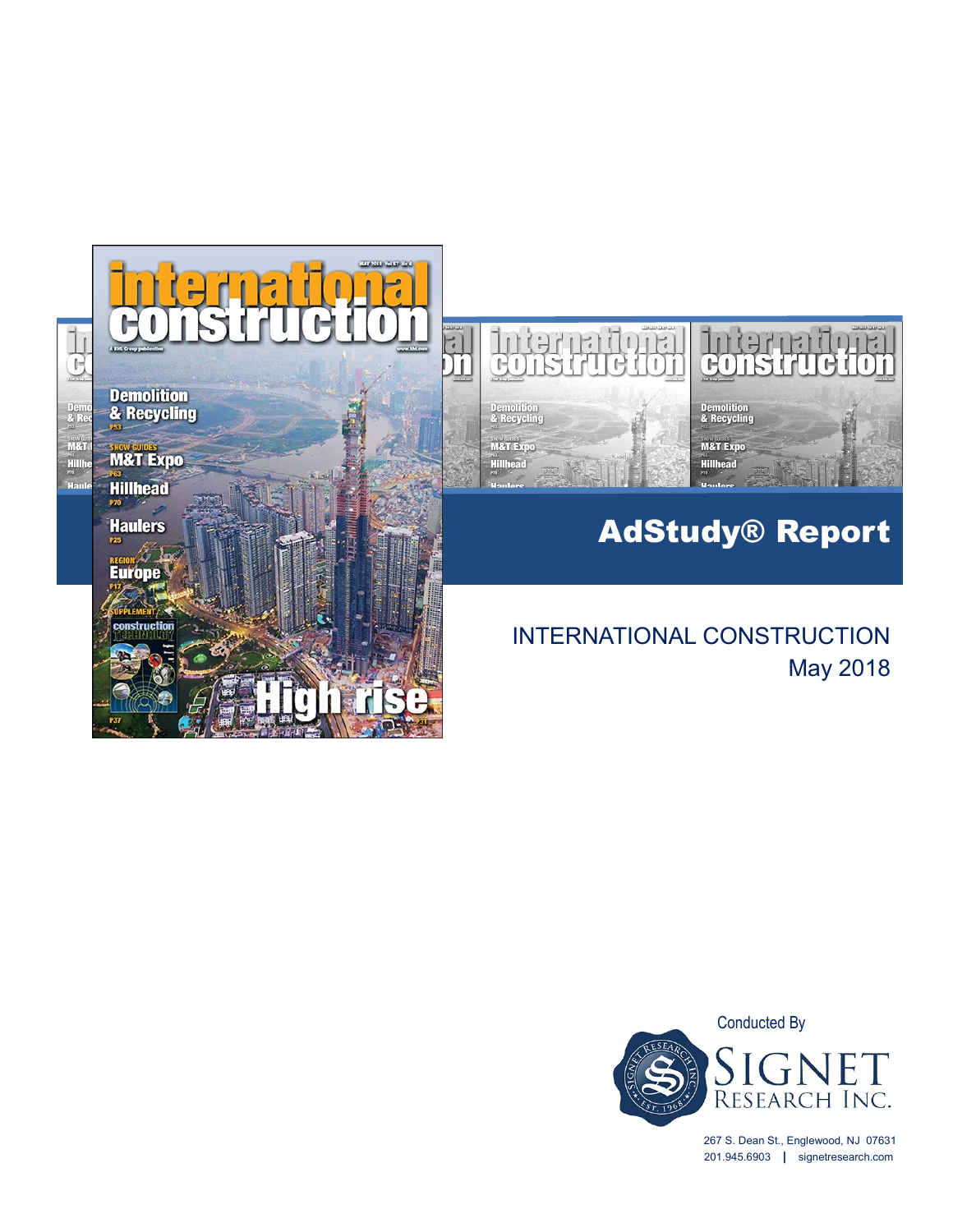# **CONTENTS**



- Introduction
- Scores Used in this Report
- Reader Profile
- Editorials
- Publication Verbatim Comments
- Top 5 AdStudy® Scores
- Advertiser Scores by Rank
- Size Chart
- Reader Traffic Flow Chart
- Publication Norms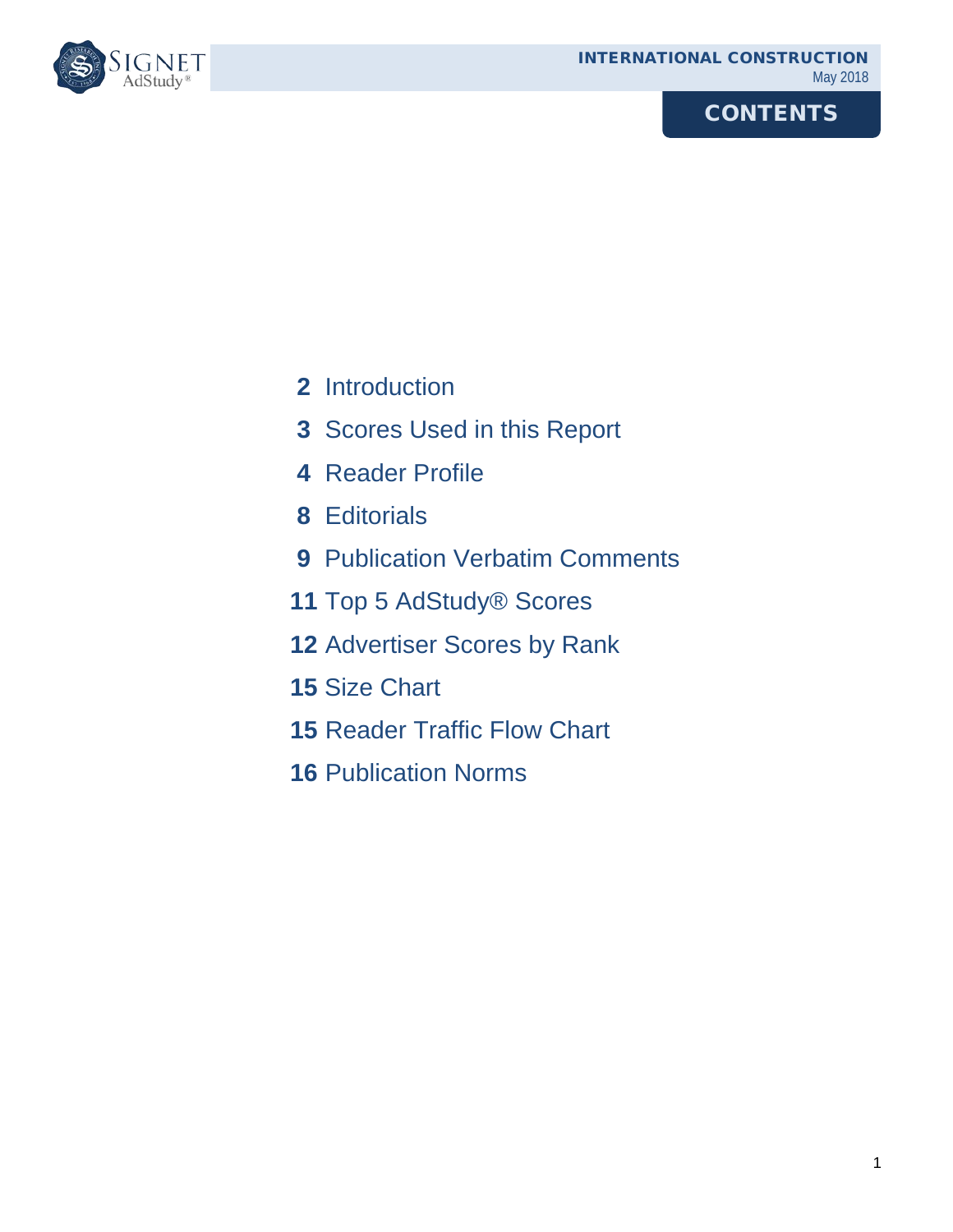# **INTRODUCTION**

This report contains the results of an **AdStudy®**, conducted by SIGNET RESEARCH, INC. using ads from the May 2018 issue of *INTERNATIONAL CONSTRUCTION*.

Established in 1968, SIGNET RESEARCH, INC. is a leading provider of Ad Measurement studies specializing in publication, association, and advertising research. Signet combines cutting edge technologies with a commitment to client customization through its proprietary AdStudies.

The objective of the **SIGNET AdStudy®** is to measure Recall and Readership of ads that appeared in a particular issue.

Readers from the publication's circulation list are invited to participate in this online study. The invitation is sent after they receive the issue to be studied and before receiving the next issue. Participants are connected to a Signet website where they view the ads to be measured.

This report is based on returns from 111 respondents. In order to reduce respondent fatigue a split sample technique was used, so that each respondent rated a portion of the studied advertisements, with the objective being a minimum base of 100 respondents per ad. In addition, in order to eliminate bias with regards to the order of viewing the ads, the sequence of viewing the ads was rotated.

By providing measurement scores to each ad and comparing it to others in the same issue, advertisers are given the opportunity to find new ways to better communicate with their audience and realize a stronger return of investment with their media buy. While these results represent a small sample of the magazine's total circulation, they do reflect the opinion and commentary of readers who are the most active, providing insight into how the general audience may react to the advertising.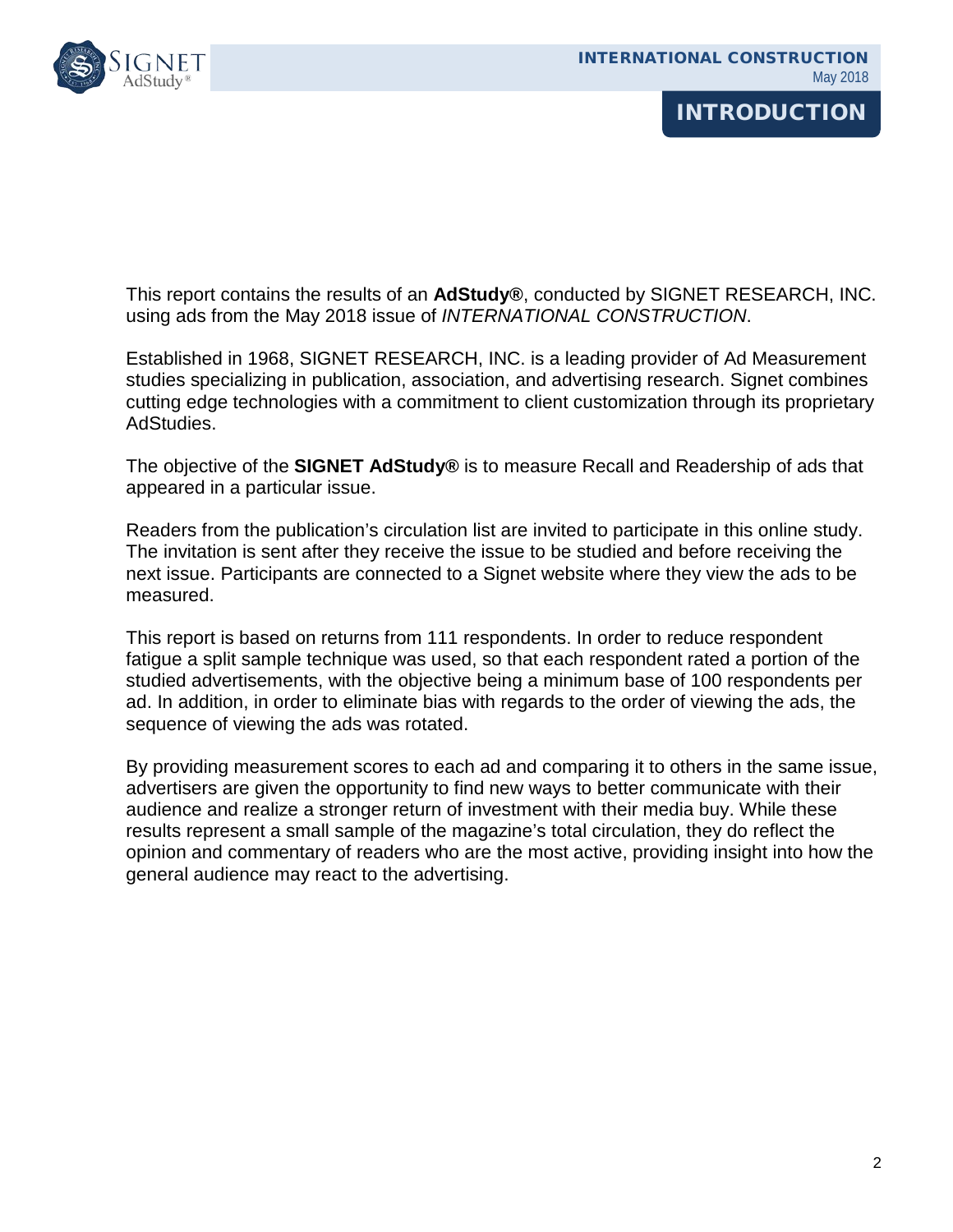

### SCORES USED IN THIS REPORT

#### Recall Seeing

• the percentage of respondents who recalled seeing the advertisement in the issue.

#### Recall Reading

• the percentage of respondents who read the advertisement.

#### AdStudy® Score

• a measure of ad exposure. It is calculated by adding the recall seeing and recall reading percentages.

#### Have Seen Sales Representation

• the percentage of respondents who have seen a salesperson from the company advertising or sales representation for the product advertised in the past six months.

#### Company/Brand Awareness

• the percentage of respondents who were aware of this company/brand before reading *International Construction*.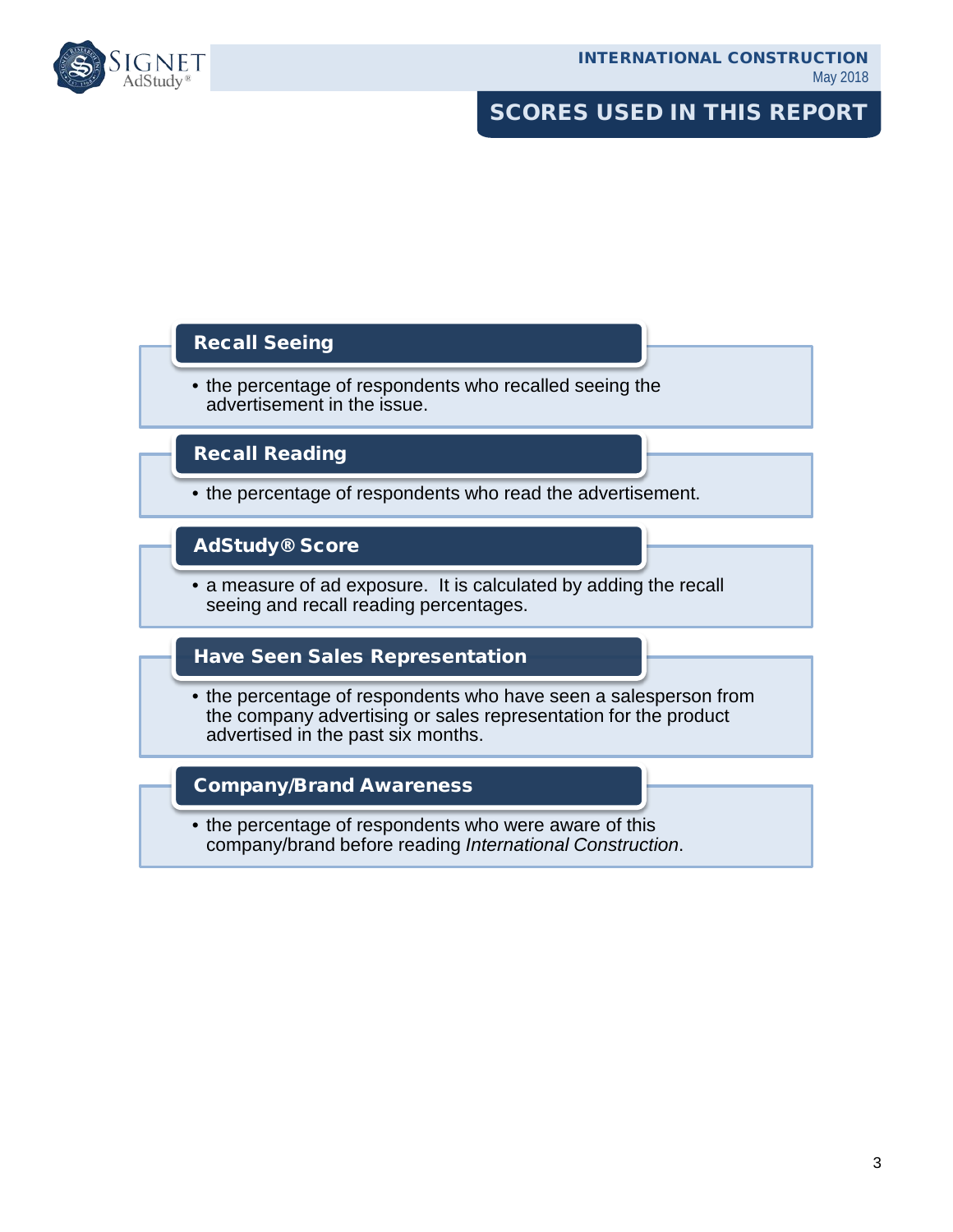



*Mean: 1 hour and 4 minutes*



 *Mean Pass Along: 2.8 people Total Readers Per Copy: 3.8 people*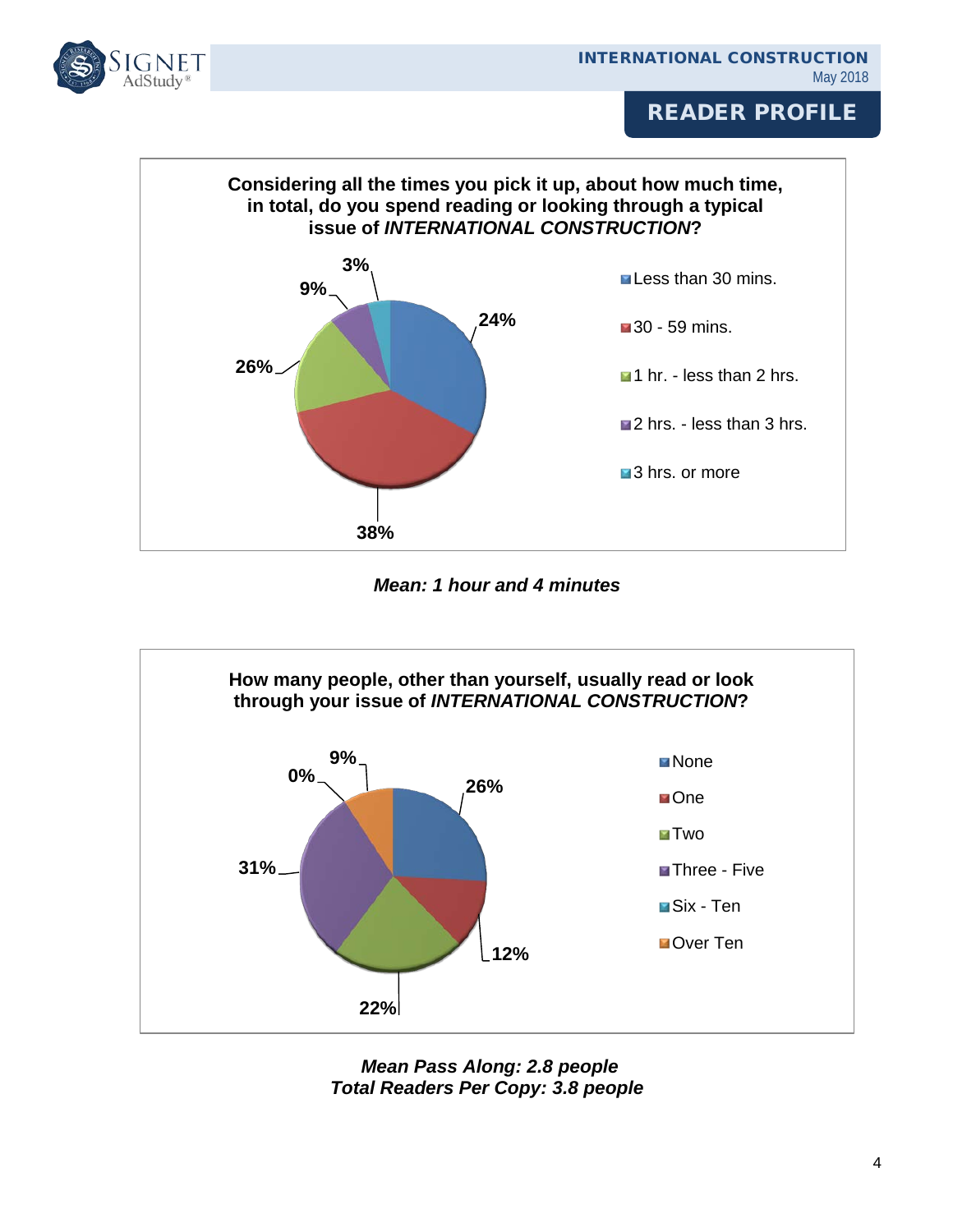

#### *Which of the following trade publications, other than INTERNATIONAL CONSTRUCTION, do you receive personally addressed to you?*

| <b>Construction Latin America</b> | 19%  |
|-----------------------------------|------|
| <b>Construction Equipment</b>     | 41%  |
| <b>Gulf Construction</b>          | 7% l |
| World Highways                    | 17%  |
| None of the Above                 | 44%  |

#### **Unduplicated Readership - Receive** *INTERNATIONAL CONSTRUCTION* **only: 44%**

*Multiple responses permitted*

#### *Which of the following publications do you read regularly, that is 3 out of 4 issues?*

| International Construction        | $90\%$ |
|-----------------------------------|--------|
| <b>Construction Latin America</b> | 22%    |
| <b>Construction Equipment</b>     | 34%    |
| <b>Gulf Construction</b>          | 7%     |
| World Highways                    | 17%    |
| None of the Above                 | 5%     |

*Multiple responses permitted*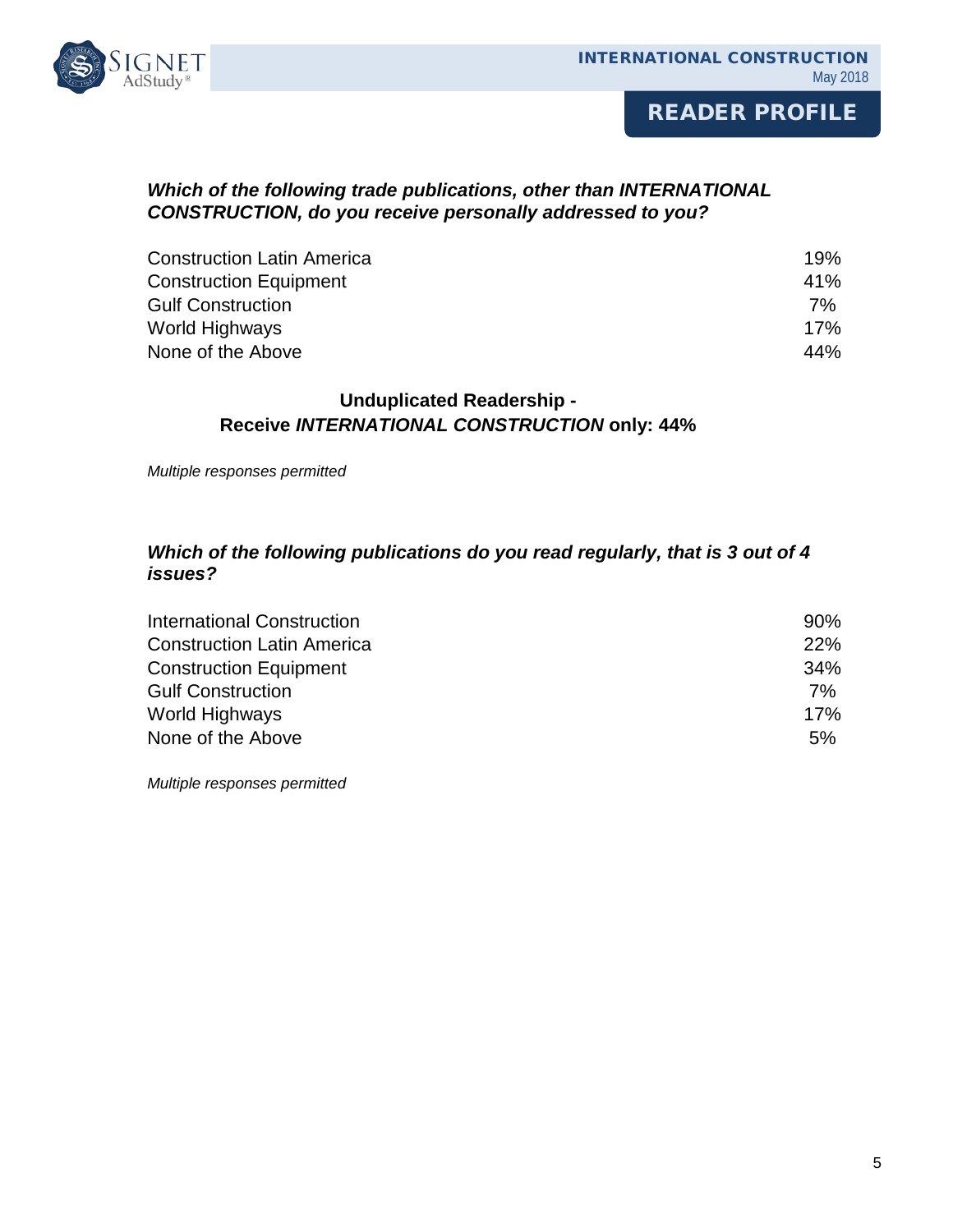

#### *Please indicate if you are involved, either as an individual or as part of a group or committee in the initiation, recommendation, specification, approval or purchase of any of the following products or services.*

| <b>Earthmoving Equipment</b>             | 47% |
|------------------------------------------|-----|
| <b>Road Building Equipment</b>           | 31% |
| <b>Mining Equipment</b>                  | 24% |
| <b>Concrete Equipment</b>                | 43% |
| Demolition & Recycling                   | 26% |
| Cranes, Lifting Equipment and Transport  | 43% |
| <b>Construction Technology/Software</b>  | 41% |
| Machine Control/BIM/Surveying/Telematics | 24% |
| <b>Equipment Attachments</b>             | 31% |
| <b>On-site Equipment</b>                 | 21% |
| After Market Parts/Components            | 17% |
| Other                                    | 16% |

#### **Involved In One or More: 86%**

*Multiple responses permitted*

#### *What action(s) have you taken during the past year as a result of advertisements and/or articles in INTERNATIONAL CONSTRUCTION?*

| Bought products or services advertised                                   | 24% |
|--------------------------------------------------------------------------|-----|
| Discussed an ad/article with someone else in the company                 | 47% |
| Recommend/specified products                                             | 47% |
| Referred an ad/article to someone else in the company by passing along a |     |
| tearsheet, photocopy or actual issue                                     | 29% |
| Requested additional information from a company, sales representative or |     |
| distributor                                                              | 26% |
| Visited an advertiser's Website                                          | 48% |
| Other action                                                             | 9%  |

#### **Took One or More Actions: 84%**

*Multiple responses permitted*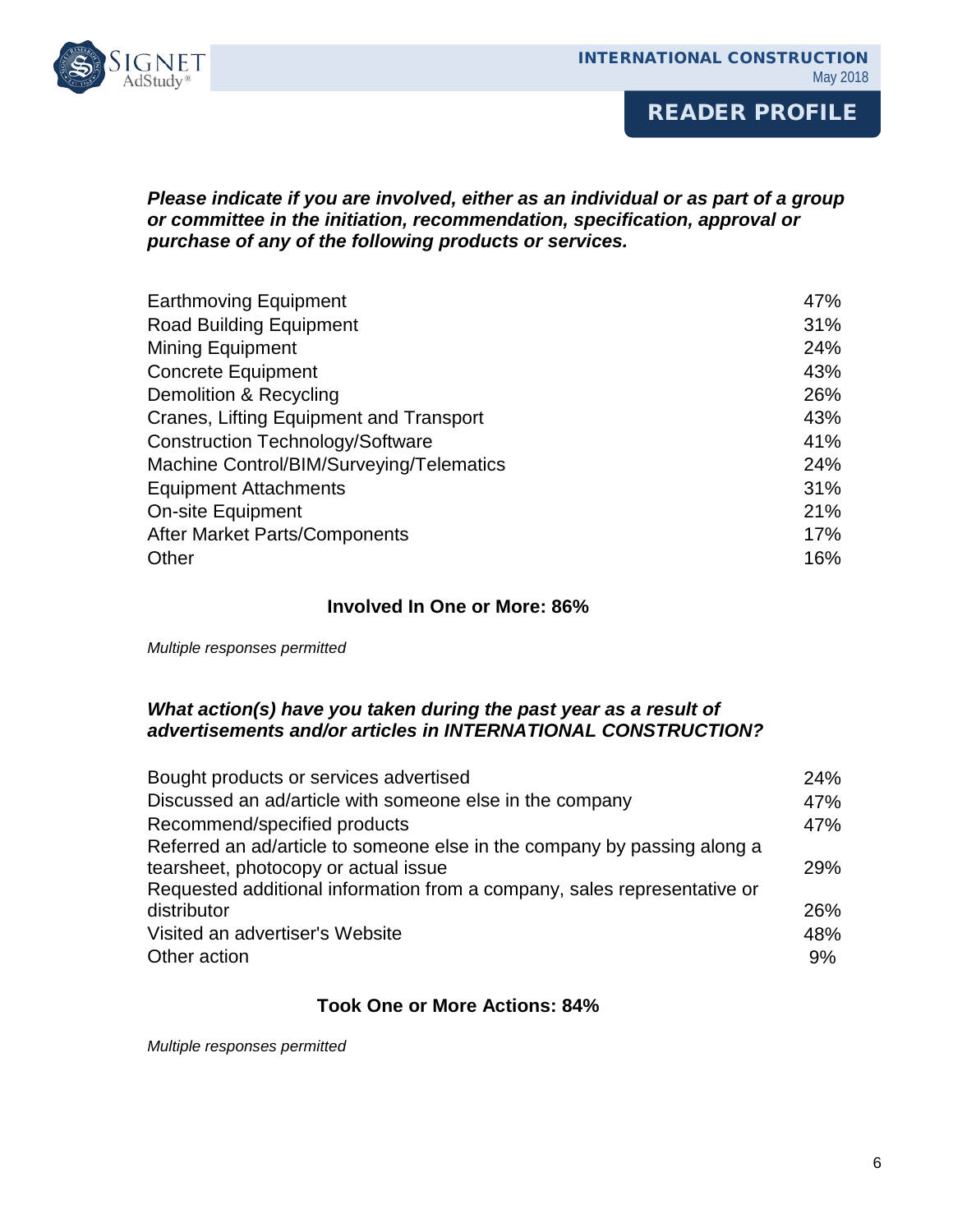

#### *In what format would you prefer to receive INTERNATIONAL CONSTRUCTION?*

| Print                                                                | <b>25%</b> |
|----------------------------------------------------------------------|------------|
| Digital publication (Replica of print publication in digital format) | 34%        |
| Both print and digital publication                                   | <b>39%</b> |
| No preference                                                        | 2%         |

#### *Which of the following statements would you agree with?*

| The advertising in <i>INTERNATIONAL CONSTRUCTION</i> educates and is an |      |
|-------------------------------------------------------------------------|------|
| important part of the publication.                                      | 66%  |
| I read through INTERNATIONAL CONSTRUCTION as much for the               |      |
| advertising as for the articles.                                        | 50%  |
| Companies that advertise build trust and are seen as a reliable source. | 36%  |
| None of the Above                                                       | 7% l |
|                                                                         |      |

*Multiple responses permitted*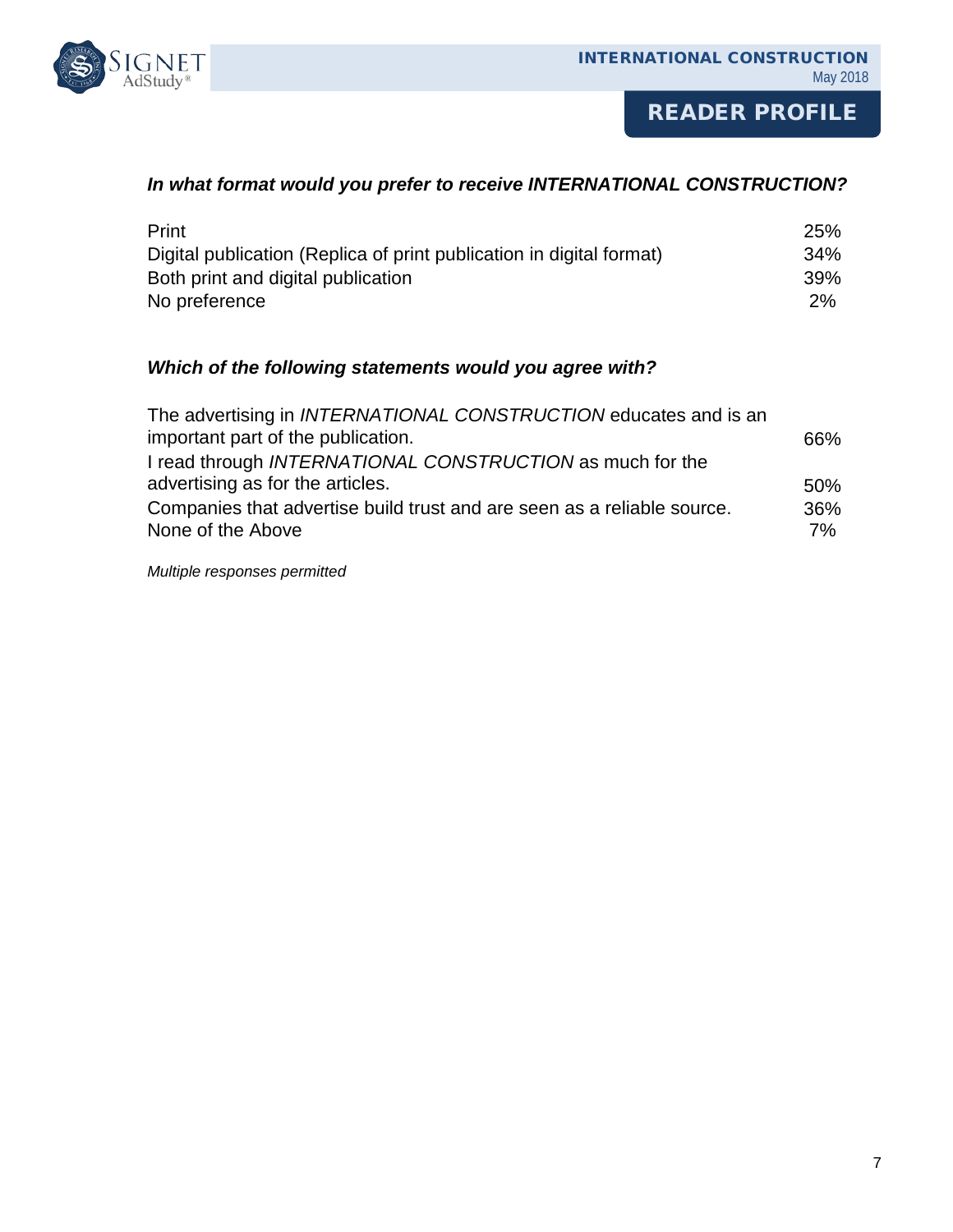

### EDITORIAL READERSHIP

| <b>Editorial</b>                                           | <u>Page</u> | <b>Editorial</b><br>Score* | <b>Recall</b><br><b>Seeing</b> | <b>Recall</b><br><b>Reading</b> |
|------------------------------------------------------------|-------------|----------------------------|--------------------------------|---------------------------------|
| Economic Outlook: Infrastructure opportunities             | 13          | 102                        | 56%                            | 46%                             |
| Regional Report: Europe: Growing pains                     | 17          | 110                        | 66%                            | 44%                             |
| Haulers: Carried away                                      | 25          | 114                        | 69%                            | 45%                             |
| High-Rise Construction: Touching the Sky                   | 31          | 128                        | 70%                            | 58%                             |
| Construction Technology: Engines: The future<br>of engines | 38          | 115                        | 65%                            | 50%                             |
| Construction Technology: Drones: The view<br>from above    | 42          | 129                        | 71%                            | 58%                             |
| Construction Technology: BIM: Getting with the<br>times    | 48          | 113                        | 65%                            | 48%                             |
| Demolition and Recycling: Refreshing and<br>renewing       | 53          | 108                        | 64%                            | 44%                             |
| Equipment Market Review: Europe: Europe on<br>a High       | 73          | 109                        | 64%                            | 45%                             |
| <b>TOTAL ISSUE AVERAGE</b>                                 |             | 114                        | 66%                            | 49%                             |

**\*Measure of Ed Exposure – Calculated by adding the Recall Seeing and Recall Reading percentages. Percentages may not add up due to rounding.**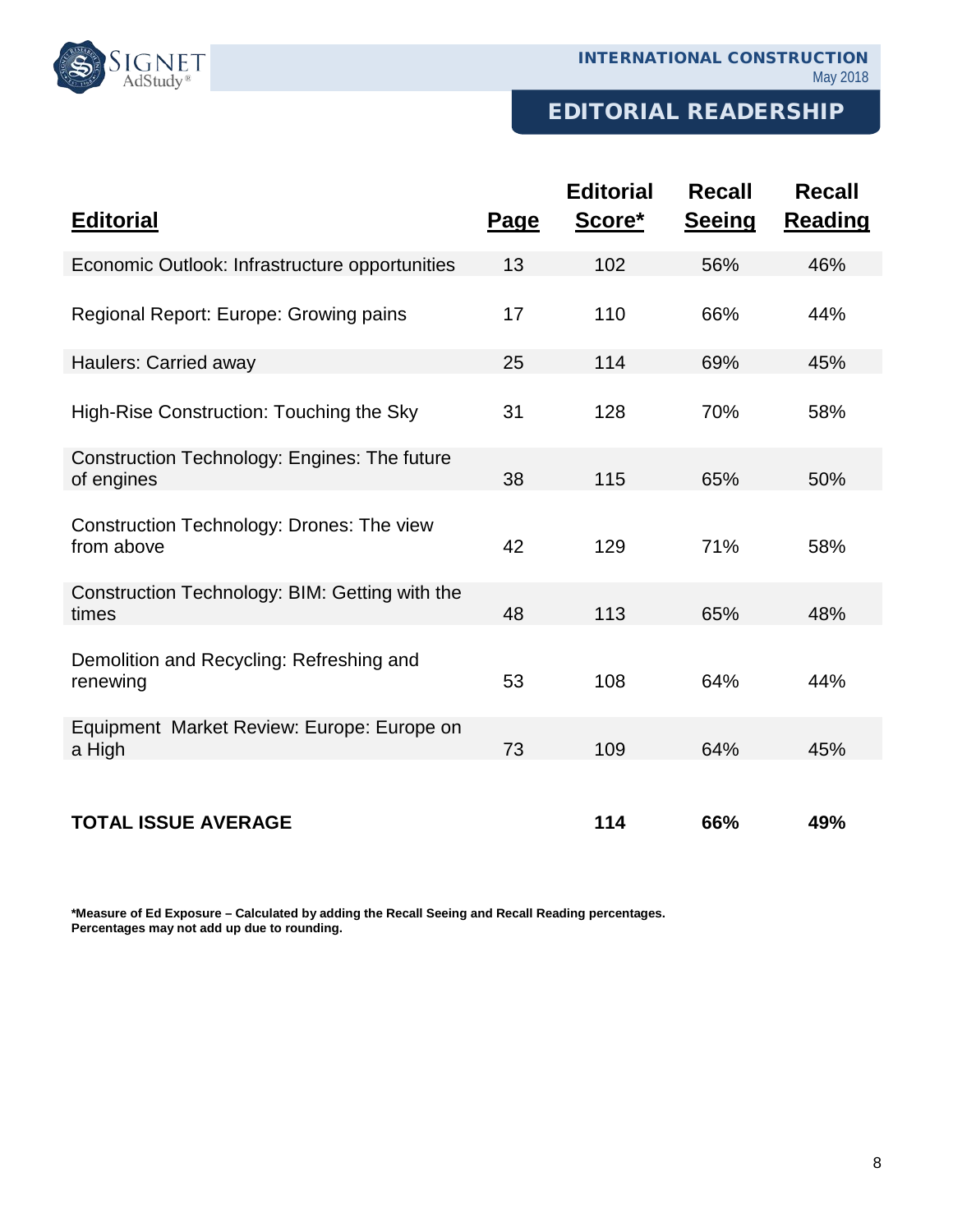

### PUBLICATION VERBATIMS

#### **Tell us how useful** *INTERNATIONAL CONSTRUCTION* **is to you and how you use it in your job.**

- $\blacksquare$  A lot!
- Getting aware of new products, systems and inventions.
- Does not always contain articles related to my activity, engineering and construction, therefore sometimes it is more useful for others.
- Dealers guide is very important.
- Useful for recommendations and advice to purchase equipment for high officials.
- **Great LEARNING Tool.**
- **•** Very useful to keep up with market trends.
- Very informative, useful to educate our younger coming engineers.
- **Thanks to International Construction, we are aware of who does what as it might** affect our business.
- **To be informed about companies.**
- It's useful to get the latest technology in construction field.
- **Great, makes life so much easier.**
- A knowledge full magazine.
- Good overview.
- Very useful.
- It is very useful to me and my job career.
- It's a useful source of information.
- Great source of information and introduces reliable companies.
- Mostly reading construction articles and new technologies.
- Important.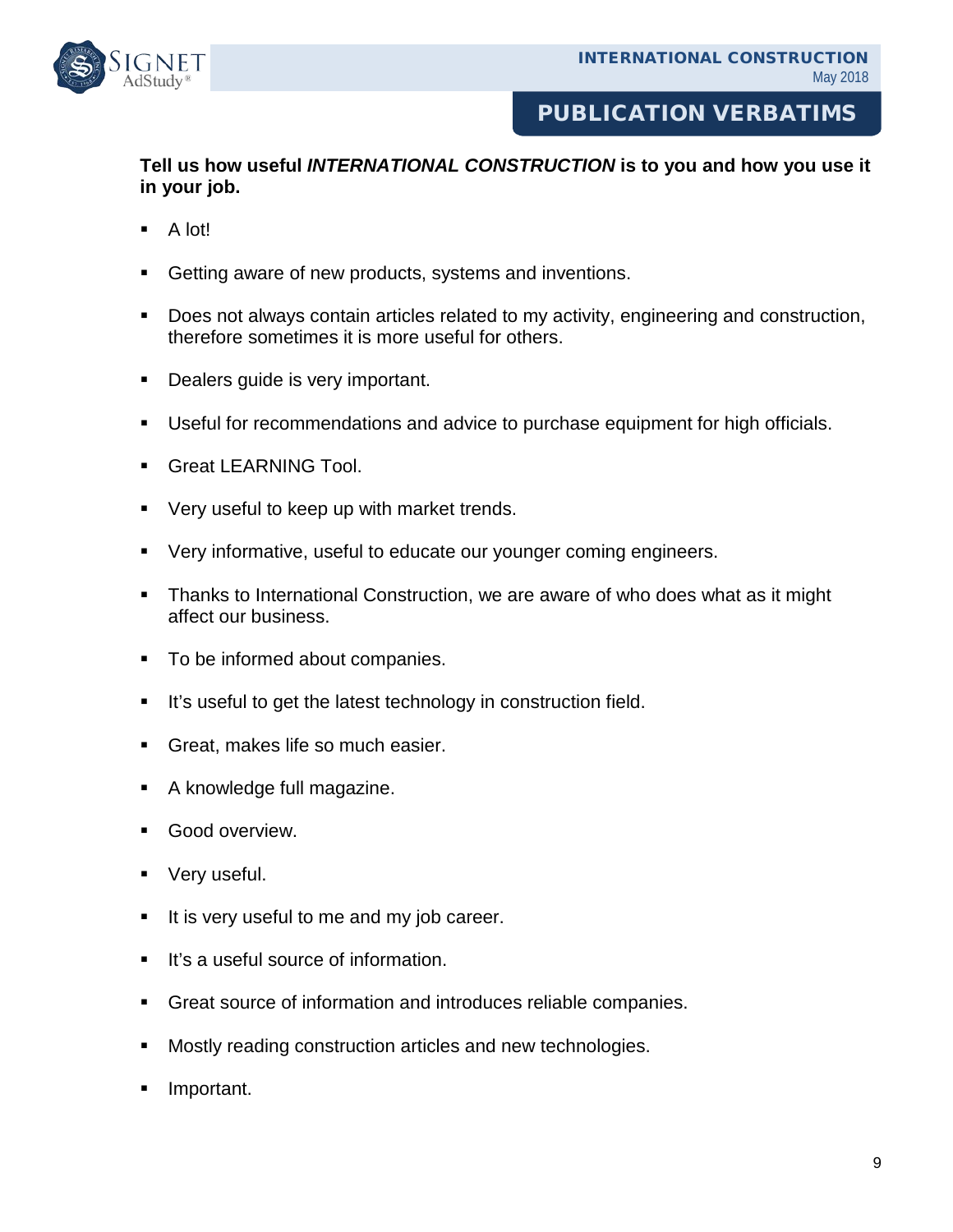

### PUBLICATION VERBATIMS

- Knowing what projects are going on internationally.
- It helps to source the construction equipment for construction industries and projects.
- Without it, no new information about construction industry.
- I usually read publications as a reference book it thought me a lot in the past many issues I thank the company very much for sending me all the monthly issues.
- I use it as a source of information for classes.
- Good way to learn about market updates.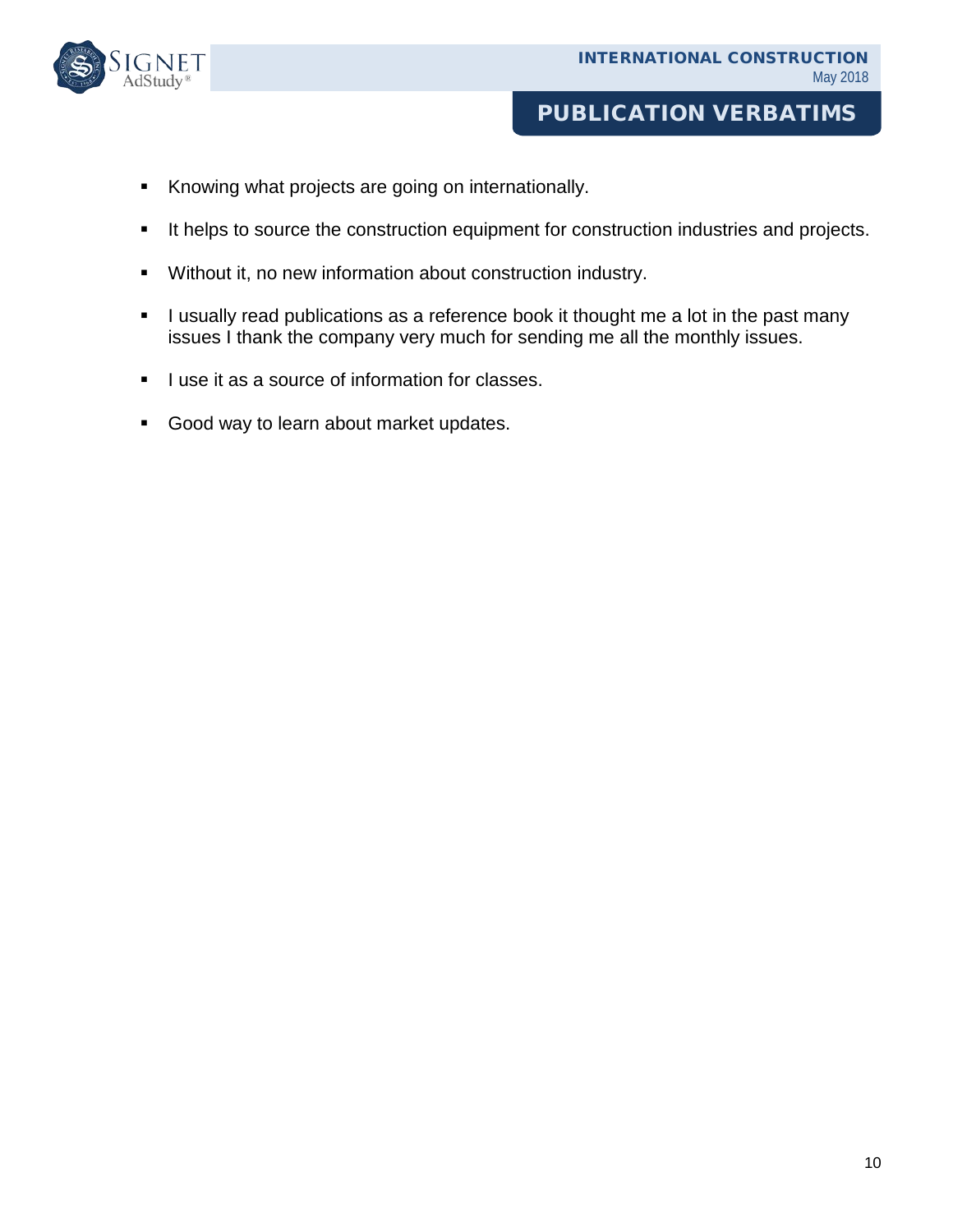

# TOP 5 ADSTUDY® SCORES\*

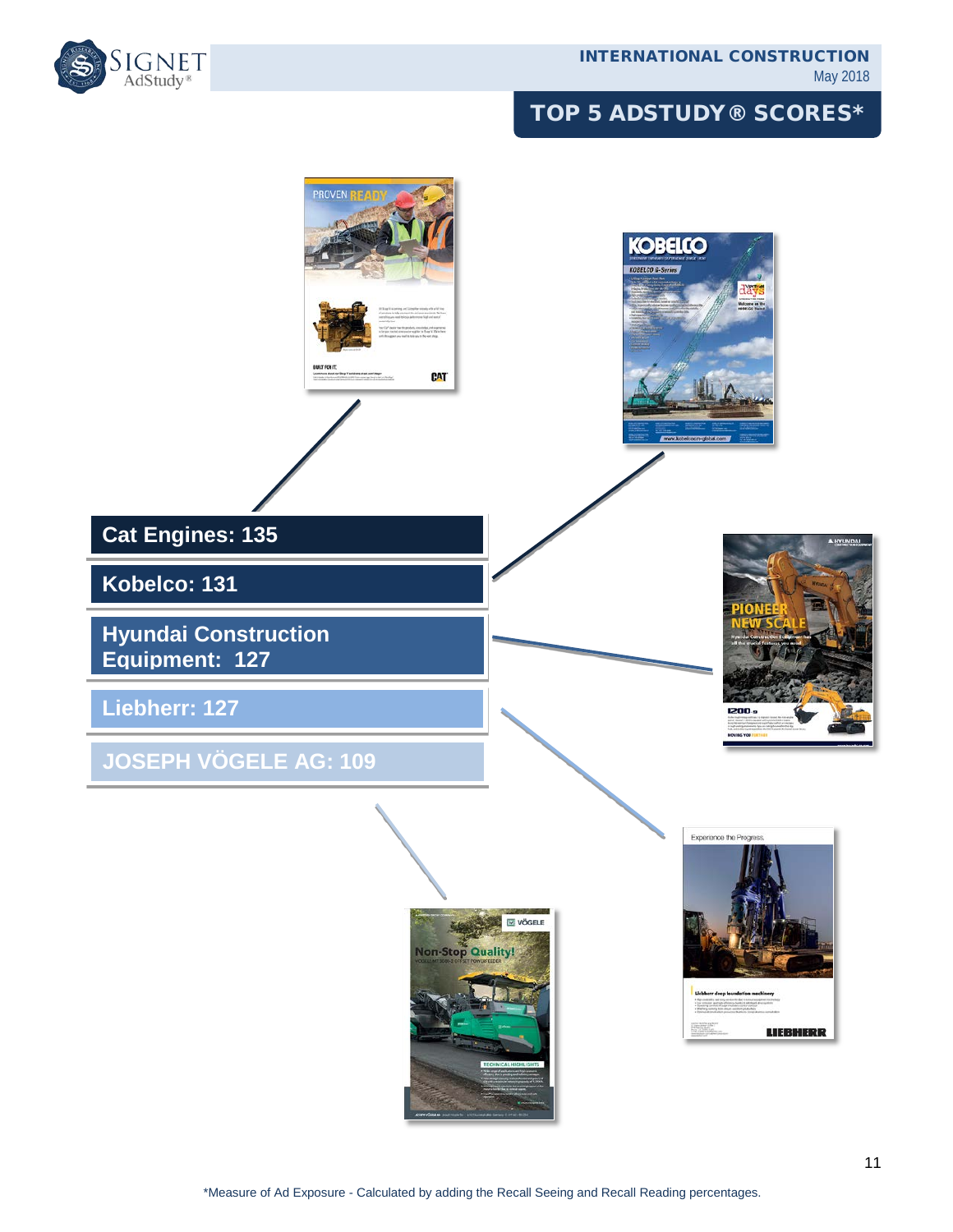#### INTERNATIONAL CONSTRUCTION May 2018



# ADVERTISER SCORES

| <b>Advertiser</b>                                   | <b>Size</b> | Page                    | <b>AdStudy®</b><br>Score* | <b>Recall</b><br>Seeing | Recall<br>Reading | <b>Have Seen</b><br>Salesperson | Company/<br><b>Brand</b><br><b>Awareness</b> |
|-----------------------------------------------------|-------------|-------------------------|---------------------------|-------------------------|-------------------|---------------------------------|----------------------------------------------|
| <b>Cat Engines</b>                                  | 1 page      | 15                      | 135                       | 75%                     | 60%               | 31%                             | 68%                                          |
| Kobelco                                             | 1 page      | $\overline{\mathbf{4}}$ | 131                       | 78%                     | 53%               | 13%                             | 75%                                          |
| Hyundai Construction<br>Equipment                   | 1 page      | C.4                     | 127                       | 69%                     | 58%               | 18%                             | 77%                                          |
| Liebherr                                            | 1 page      | 19                      | 127                       | 72%                     | 55%               | 18%                             | 74%                                          |
| JOSEPH VÖGELE AG                                    | 1 page      | 27                      | 109                       | 63%                     | 46%               | 13%                             | 54%                                          |
| Dynapac (part of Fayat<br>Group)                    | 1 page      | C.2                     | 106                       | 59%                     | 47%               | 13%                             | 67%                                          |
| Cummins                                             | 1 page      | 41                      | 104                       | 58%                     | 46%               | 16%                             | 54%                                          |
| Shantui                                             | 1 page      | $\boldsymbol{9}$        | 103                       | 60%                     | 43%               | 9%                              | 36%                                          |
| Perkins                                             | 1 page      | 23                      | 102                       | 58%                     | 44%               | 18%                             | 53%                                          |
| <b>Schwing Stetter</b>                              | 1 page      | 30                      | 101                       | 61%                     | 40%               | 13%                             | 57%                                          |
| Bauma CTT Rusia                                     | $1/2$ page  | 61                      | 99                        | 54%                     | 45%               | 12%                             | 43%                                          |
| <b>BENNINGHOVEN GmbH &amp;</b><br>Co. KG            | 1 page      | 20                      | 98                        | 56%                     | 42%               | 13%                             | 26%                                          |
| Sennebogen Maschinenfabrik<br>GmbH                  | 1 page      | 36                      | 97                        | 59%                     | 38%               | 13%                             | 41%                                          |
| <b>Sumitomo Construction</b><br>Machinery CO., LTD. | 1 page      | 62                      | 96                        | 59%                     | 37%               | 6%                              | 59%                                          |
| Alimak Hek                                          | $1/2$ page  | 34                      | 94                        | 55%                     | 39%               | 6%                              | 36%                                          |
| <b>HAMM AG</b>                                      | $1/3$ page  | 29                      | 92                        | 52%                     | 40%               | 15%                             | 39%                                          |
| Sany Group                                          | 1 page      | 24                      | 91                        | 53%                     | 38%               | 13%                             | 53%                                          |
| Off-Highway Research                                | 1 page      | C.3                     | 90                        | 51%                     | 39%               | 13%                             | 36%                                          |
| <b>KLEEMANN GmbH</b>                                | 1 page      | 56                      | 88                        | 49%                     | 39%               | 15%                             | 29%                                          |
| Microdrones                                         | 1 2/3 page  | 44-45                   | 87                        | 53%                     | 34%               | 7%                              | 13%                                          |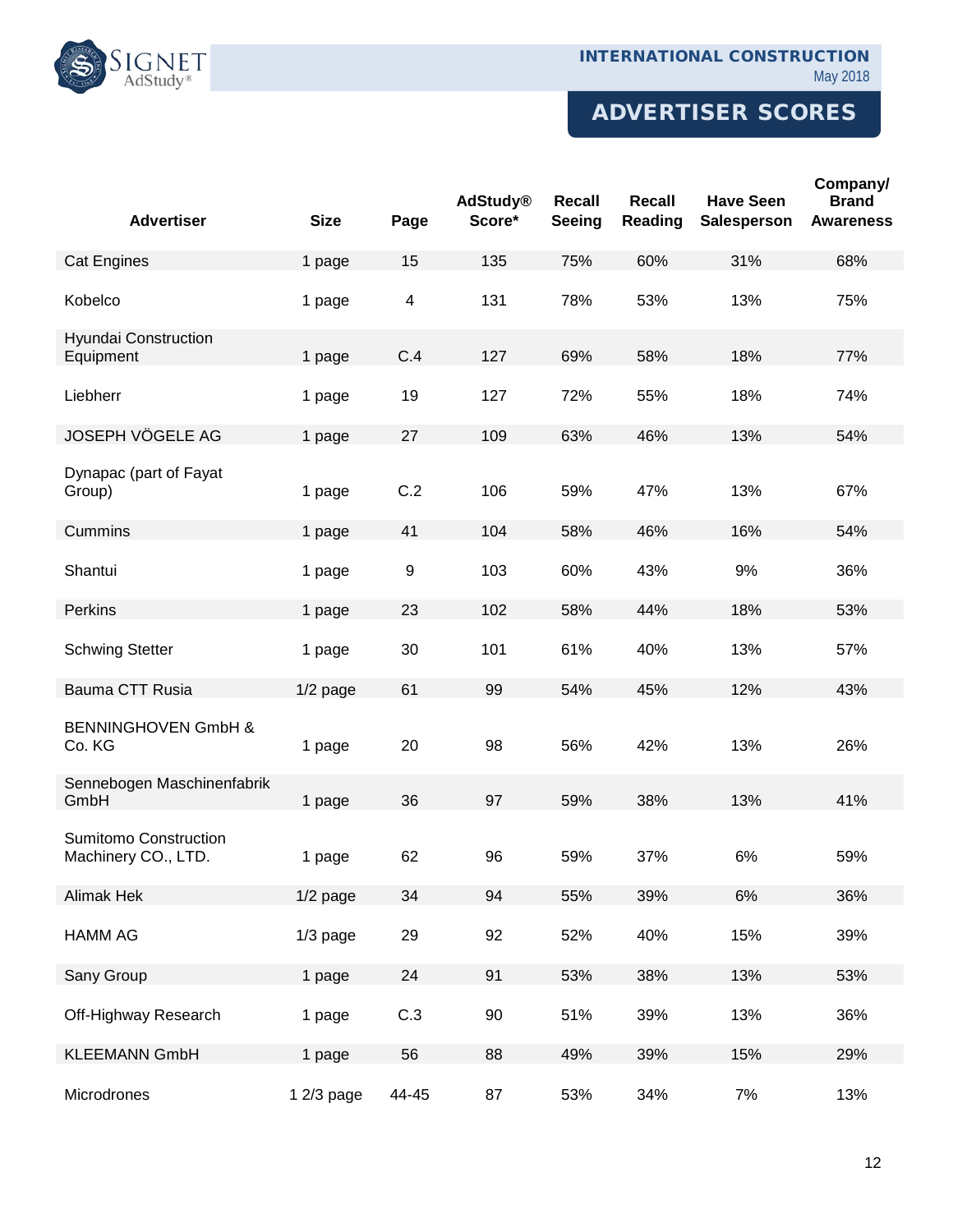

# ADVERTISER SCORES

| <b>Advertiser</b>                  | <b>Size</b> | Page | <b>AdStudy®</b><br>Score* | Recall<br>Seeing | <b>Recall</b><br>Reading | <b>Have Seen</b><br>Salesperson | Company/<br><b>Brand</b><br><b>Awareness</b> |
|------------------------------------|-------------|------|---------------------------|------------------|--------------------------|---------------------------------|----------------------------------------------|
| Maber                              | $1/2$ page  | 28   | 87                        | 51%              | 36%                      | 6%                              | 24%                                          |
| <b>Jaso Tower Cranes</b>           | 1 page      | 65   | 86                        | 49%              | 37%                      | 6%                              | 25%                                          |
| <b>Wacker Neuson</b>               | $1/2$ page  | 33   | 86                        | 50%              | 36%                      | 16%                             | 46%                                          |
| <b>ALLU Group</b>                  | 1 page      | 10   | 85                        | 45%              | 40%                      | 3%                              | 18%                                          |
| Pix4D                              | 1 page      | 52   | 85                        | 51%              | 34%                      | 7%                              | 13%                                          |
| Indeco                             | 1 page      | 60   | 85                        | 49%              | 36%                      | 10%                             | 27%                                          |
| Dynaset                            | $1/2$ page  | 58   | 84                        | 47%              | 37%                      | 8%                              | 26%                                          |
| Geda                               | $1/2$ page  | 34   | 82                        | 47%              | 35%                      | 6%                              | 21%                                          |
| Metso                              | 1 page      | 59   | 81                        | 50%              | 31%                      | 7%                              | 36%                                          |
| Doka                               | $1/2$ page  | 14   | 78                        | 47%              | 31%                      | 7%                              | 34%                                          |
| Topcon                             | 1 page      | 50   | 78                        | 45%              | 33%                      | 7%                              | 40%                                          |
| <b>DynaVIs</b>                     | 1 page      | 12   | 76                        | 44%              | 32%                      | 5%                              | 20%                                          |
| RDS Technology (part of<br>Topcon) | $1/4$ page  | 66   | 76                        | 42%              | 34%                      | 12%                             | 43%                                          |
| <b>XCMG</b>                        | 1 page      | 16   | 76                        | 44%              | 32%                      | 7%                              | 40%                                          |
| Epiroc                             | 1 page      | 55   | 70                        | 42%              | 28%                      | 11%                             | 20%                                          |
| Trimble                            | 1 page      | 47   | 67                        | 39%              | 28%                      | 7%                              | 25%                                          |
| PiacenzaExpo                       | $1/3$ page  | 57   | 66                        | 38%              | 28%                      | 6%                              | 22%                                          |
| Paschal                            | $1/2$ page  | 28   | 66                        | 37%              | 29%                      | 4%                              | 14%                                          |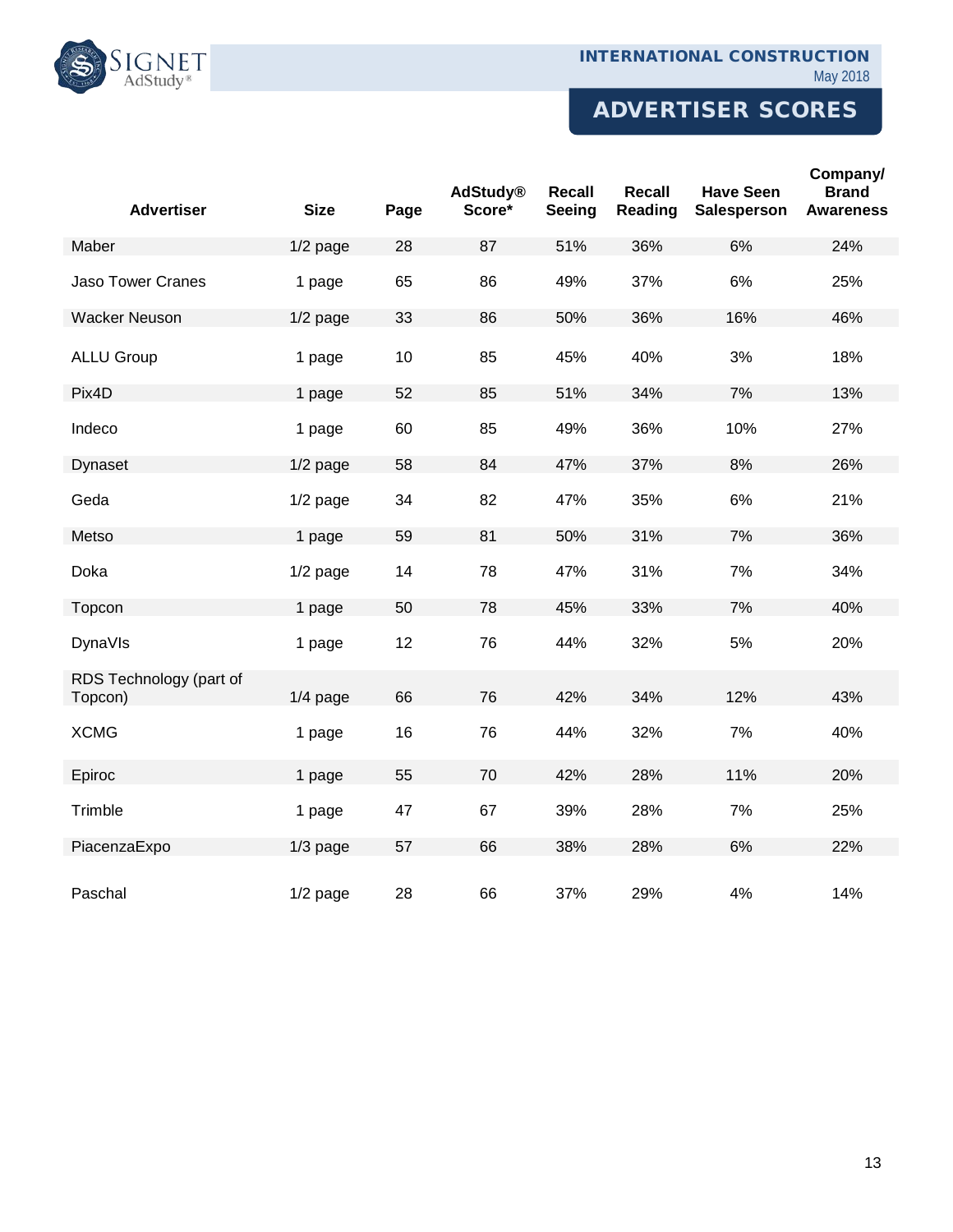

# ADVERTISER SCORES

| <b>Advertiser</b>                                                         | <b>Size</b> | Page                             | <b>AdStudy®</b><br>Score* | Recall<br><b>Seeing</b> | Recall<br>Reading | <b>Have Seen</b><br><b>Salesperson</b> | Company/<br><b>Brand</b><br><b>Awareness</b> |
|---------------------------------------------------------------------------|-------------|----------------------------------|---------------------------|-------------------------|-------------------|----------------------------------------|----------------------------------------------|
| Cansel                                                                    | $1/3$ page  | 45                               | 63                        | 37%                     | 26%               | 1%                                     | 8%                                           |
| Layher                                                                    | $1/2$ page  | 33                               | 52                        | 31%                     | 21%               | 7%                                     | 21%                                          |
| <b>Costex Tractor Parts</b>                                               | $1/4$ page  | 66                               | 51                        | 30%                     | 21%               | 6%                                     | 12%                                          |
| <b>TOTAL ISSUE AVERAGE</b>                                                |             |                                  | 89                        | 51%                     | 38%               | 10%                                    | 37%                                          |
| <b>SIZE AVERAGES</b><br><b>One Page or More</b><br><b>Fractional Page</b> |             | NO. OF<br><b>ADS</b><br>27<br>14 | 96<br>77                  | 55%<br>44%              | 40%<br>33%        | 12%<br>8%                              | 42%<br>28%                                   |

**\*Measure of Ad Exposure - Calculated by adding the Recall Seeing and Recall Reading percentages. Percentages may not add up due to rounding.**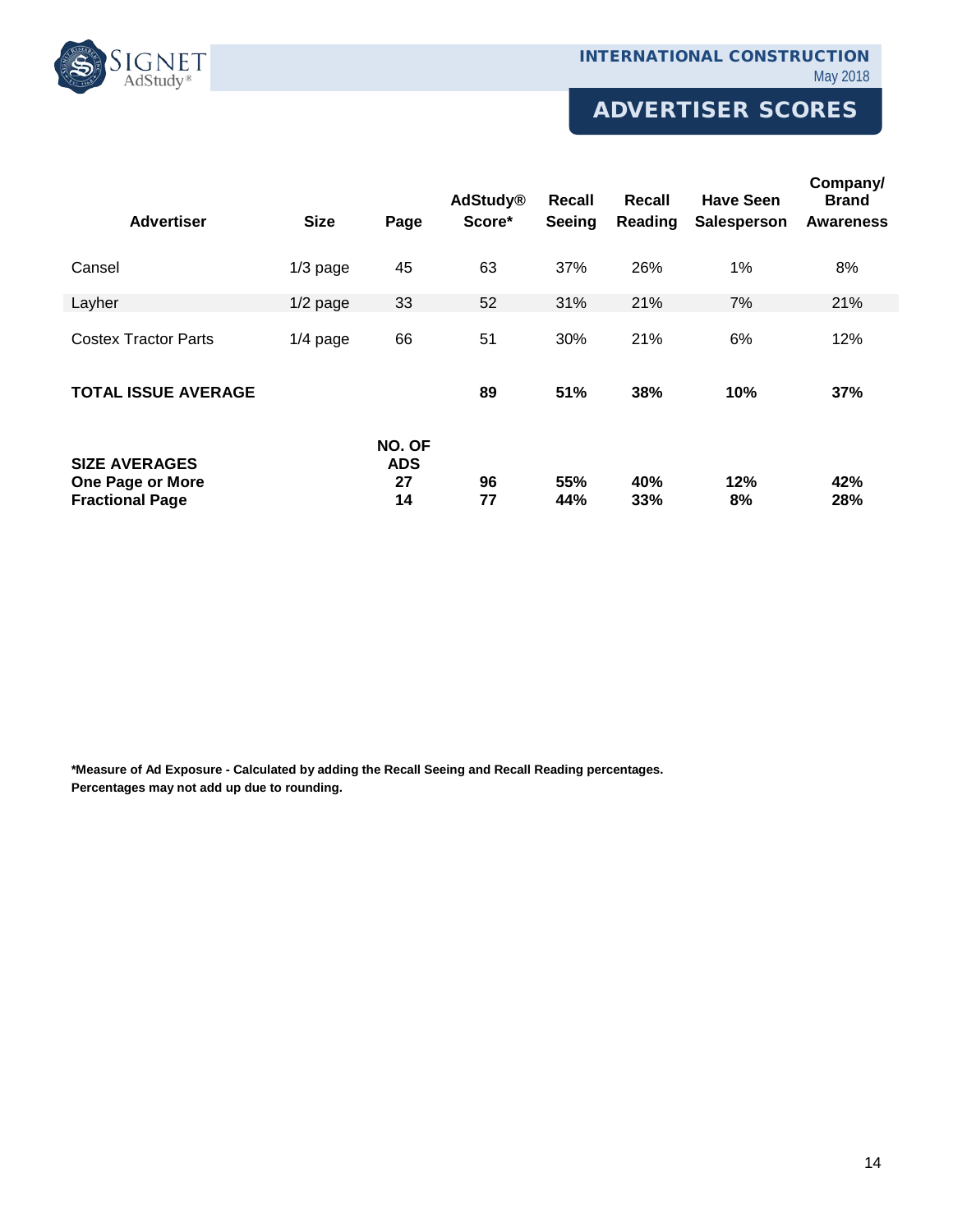

# SIZE AVERAGES



*The above are averages for the sizes of ads in this issue* (i.e. 96 is the average score for the One Page or More ads)

# READER TRAFFIC FLOW CHART



*The above are averages per 1/4 of the magazine* (i.e. 102 is the average score for the first 1/4 of the book)